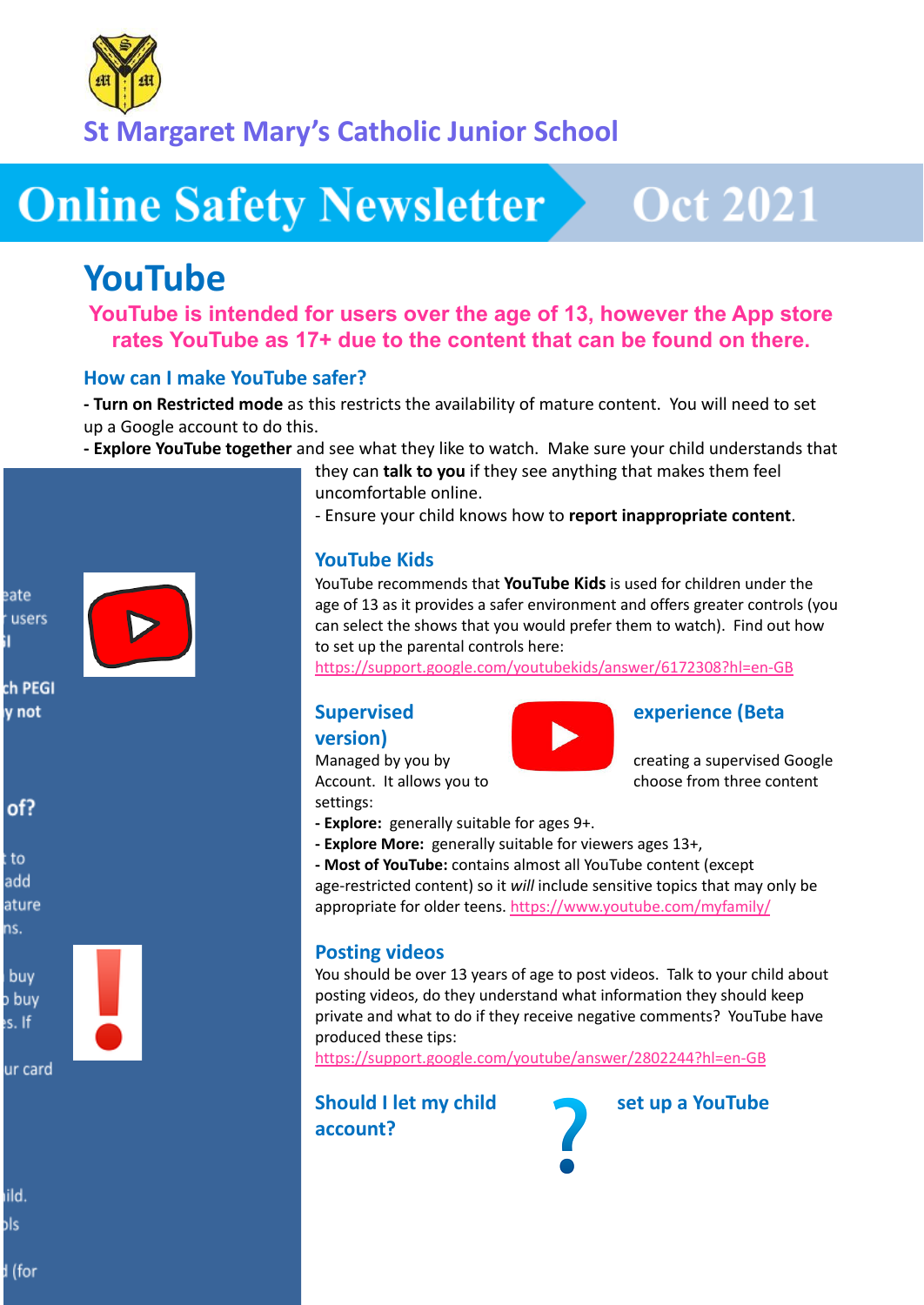### Vimeeratt - Xiverview i  $\frac{1}{\sqrt{2\pi}}$

## **Minecraft is rated 7+ or 12+ depending on which**

**version you are playing.** Current as of the date released 1.10.21.

Minecraft remains ever popular and can be a great learning tool that is often used in schools to teach planning skills, recreate famous buildings in 3D and coding. Players use building blocks to create their own worlds.

If your child is playing Minecraft, then you need to ensure that it is being played safely.

#### **What should I be aware of?**

**- Multiplayer –** children can interact with others (including strangers), you can switch this option off within settings.

**- Creative or survival mode?** Creative mode removes the survival elements of the game (no monsters) so may be a more appropriate mode for your child to play.

**- Chat facility –** you do have the option to switch this off.

**- Block and report players –** as with any game that your child plays with others, make sure they know how to block and report players within the game.

In addition, protect your child's privacy by using a nickname (don't include their age/birth year) rather than their real name for their profile and chat to your child to make sure that when playing online they know not to tell others personal information such as where they live, what school they go to and their age.

#### **Set up appropriate parental controls**

Don't forget to make sure you have set up appropriate parental controls dependent on the device your child is using to play Minecraft.

#### **Further information**

This poster includes some great tips for playing Minecraft safely:

# Is your child playing Gacha Life?

and Google Play Store. This article provides further information about this app as well as potential concerns:

https://www.internetmatters.org/hub/ news-blogs/what-is-gacha-life-what-pa rents-need-to-know/

## **WhatsApp: View once**

WhatsApp have introduced a new view once feature when sending photos and videos. This means that once the photo/video has been viewed, the recipient can't see it again and they won't have the ability to forward or save it.

You need to be aware that if your child is using WhatsApp, that they understand that even if they use this feature, the recipient could still take a screenshot or screen recording of the photo/video before it disappears without you knowing. They could then share this with other people.

More information available here: https://faq.whatsapp.com/general/chat s/about-view-once/

# **Ian Wright shares** tips on gaming responsibly

Ian Wright shares his tips on gaming responsibly including playing games with your kids: https://youtu.be/pnWiong9C4c

You can also visit Internet Matter's Online Gaming hub which provides advice on how to keep your family safe:

https://www.internetmatters.org/reso urces/online-gaming-advice/